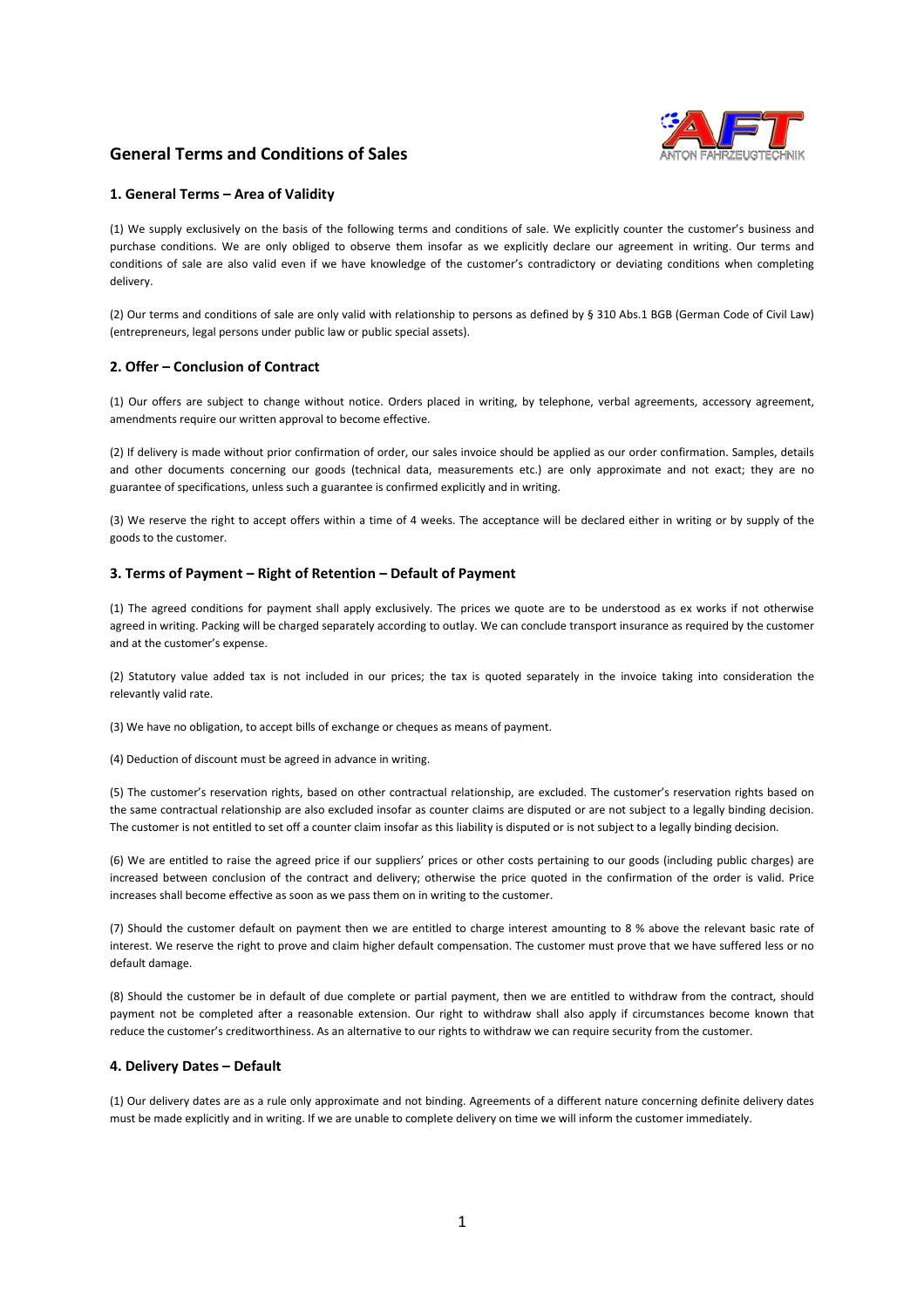

(2) Agreed definite delivery dates shall not commence prior to final clarification of the last questions relevant to the consignment.

(3) Unforeseen incidents outside our responsibility and which prevent us from fulfilling our delivery and obligation to perform, shall lead to a reasonable extension of delivery dates. These include in particular acts of god, strikes or lock-outs or impact of industrial action, shortage of energy, delay in supplying important materials, import difficulties, as well as unforeseen obstacles in our company or at one of our suppliers as operating or transport disruptions, material scarceness regulatory or official intervention. Should any of the aforementioned circumstances make a delivery or provision of services completely or partially impossible or unbearable then both the customer and we are entitled to withdraw from the contract. Claims to compensation by the customer shall be excluded. Should we withdraw from the contract then we will immediately refund the customer all payments already made.

(4) Should we be delayed in completing the consignment for reasons within our responsibility then the customer is entitled to demand reasonable compensation for the delay taking into consideration the value of the consignment. If in the course of the delay, which is our responsibility, the customer grants in vain a reasonable extension then he may withdraw from the contract.

(5) We are not responsible for delays in completion that are due to failure by the customer to fulfil obligations to co-operation. If dispatch is delayed due to circumstances within the field of responsibility of the customer, expenses incurred by third parties or ourselves for storage will be charged as from 14 days following notification of readiness for dispatch. If an extension we granted remains fruitless we are entitled to dispose otherwise of the subject of the consignment and to supply the customer after a reasonable extension.

(6) Should the customer be in default of acceptance or should he breach other obligations to co-operate, then we are entitled to demand compensation for the damages we incur, including any extra expenses. In this case the risk of accidental loss or incidental deterioration shall pass to the customer from the time the customer is in default of acceptance.

## **5. Retention of Title**

(1) The goods we supply shall remain our property until all claims are fulfilled that are due to us for any legal reason in the framework of the business relationship with the customer. Should the buyer fail to comply with a date for payment or breach other contractual agreements, or if circumstances come to our knowledge that are likely to reduce the buyer's creditworthiness, then we are entitled to forbid resale of the reserved goods, to demand return of the goods or concession of direct possession at the buyer's costs, or, if the goods have already been resold, but paid for completely or partially, to demand direct payment from the buyer's final customer. Taking back the goods does not construe withdraw from the contract unless we declare withdraw explicitly in writing. Having taken the goods back we may dispose of them; the proceeds from the sale is to be deducted from all the customer's liabilities – less reasonable utilisation costs.

(2) The customer shall accept the obligation to treat the goods with care, and to insure them adequately against fire, water and theft to the equivalent value of newly bought articles.

(3) The buyer is obliged to inform us immediately of seizure or any other impairment by a third party. Insofar as the third party is not in a position to pay us the extra-judicial and court fees as defined by § 771 ZPO (German Code for Civil Proceedings), the customer shall bear liability for any losses we incur.

(4) Furthermore, the customer shall accept obligation only to sell the reserved goods in regular business transactions under the customer's normal general terms and conditions of sale and as long as he is not in default of payment. He is only entitled to resell the reserved goods under the condition that all claims from resale amounting to the invoiced amount shall be passed on to us according to the following conditions.

(5) Surrender shall take place independently of whether the goods were processed or not prior to resale, whether the reserved goods are sold to one or several buyers. However, the customer shall still be entitled to collect the surrendered claims from resale until we declare revocation, possible at any time. Our authority to collect the claim shall remain unaffected. However, we accept obligation not to collect the claim as long as the customer complies with his obligations to payment from the agreed proceeds, is not in default of payment and in particular, no application for the opening of bankruptcy proceedings has been submitted or insolvency has been established. If this is the case, however, then the customer is obliged to inform us of the surrendered claims and the names of his debtors, to pass on all details needed for collection, to surrender the corresponding documents and to inform the debtors of the surrender.

(6) The processing of our reserved goods is always being done for us. If the goods delivered by us are incorporated into, combined with or mixed with goods which constitute the property of third parties, we shall have co-ownership of the new item or the mixed asset on the basis of the ratio between the value of the goods in which it has retained title and the value of the other goods on the date of such incorporation, combination or mixing. If the purchaser acquires sole ownership of the new product, he herewith undertakes to transfer to us co-ownership of the new product in the proportion of our invoiced value of our reserved goods to the value of the other compounded or confused items at the times of compounding or confusion. The customer retains the thus created sole or joint ownership for us.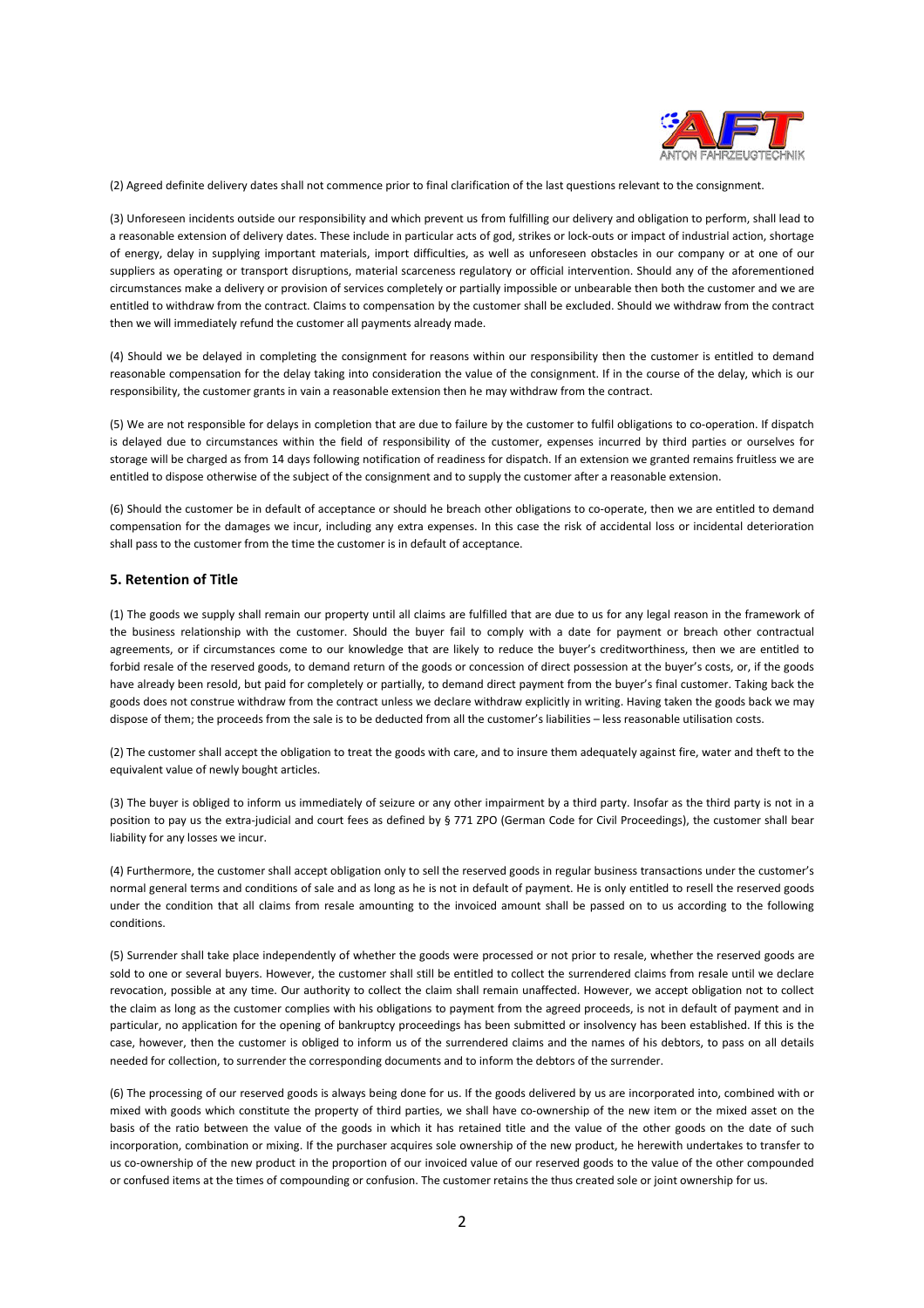

(7) The customer is on no account entitled to surrender the claim. Neither is he entitled to dispose of the reserved goods in any other manner.

(8) As we may require the buyer is obliged to inform his customer immediately of surrender to us – insofar as we do not inform the buyer's customer ourselves – and to provide us with documentation, as well as to forward the information and documents required for collection of the surrendered claim together with the documentation.

(9) As required by the buyer we are obliged to release securities, in our discretion, insofar as the realisable value of the securities exceeds our claim by more than 20 %. With the payment of all our claims from the business relations, the title in the goods under reservation and the transferred claims pass over to the buyer.

## **6. Transfer of Risks**

(1) The risk of incidental loss and incidental deterioration of the goods shall pass to the customer on surrender, in the case of dispatch on surrender of the goods to the transport company, the carrier or the customer if some other person or organisation is assigned with completion of delivery.

(2) If dispatch is delayed on request by the customer or if the goods are not accepted for reasons outside our responsibility, then risk shall be transferred to the customer from the time of notification of readiness for dispatch. The customer shall bear all warehouse charges after the transfer of risk.

# **7. Liability – Warranty**

(1) The customer is responsible for an immediate examination and notification of defects. Complaints relating to recognisable defects or recognisable incompleteness or incorrect delivery must be made to us immediately in writing after receipt of delivery. Complaints regarding of hidden faults shall be notified forthwith after detection of such faults and including a detailed written description of such faults. The customer fully bears the burden of proof for all requirements for claims, especially for the deficiency itself, for the time of detection of the defect, and for the timeliness of the complaint. Claims of the customer for hidden faults and any non-designated deficiencies shall expire at the latest one year after delivery of the goods.

(2) Changes in construction or execution correspond to the respective state of the art. Changes in construction or workmanship which we or our suppliers generally implement after contract conclusion and which quality and operability of the delivery article does not impair shall not form the claim basis for a complaint.

(3) The seller is not obliged to satisfy warranty claims if the customer fails to submit notification of complaint on time and in writing. Insofar as the goods show defects for which the seller is responsible and the customer submits the complaint in time and in writing, we are – excluding the customer's rights to withdraw from the contract or to reduction of the purchase price – entitled to rectify the situation, unless we are entitled to refuse rectification on the basis of legal regulations. The customer must grant us a suitable extension to rectify each individual defect.

(4) The customer may choose rectification in the form of removal of the defect or delivery of new goods. We are entitled to refuse the customer's choice if completion is only possible with unreasonably high costs. During rectification the customer is not permitted to reduce the purchase price nor withdraw from the contract. Rectification shall be accepted as failed after the second attempt. If rectification fails, or if we generally refuse to carry out rectification, then the customer may demand either a reduction in the price or withdraw from the contract. The customer shall only have no right to withdrawal in the case of minor defects.

(5) Should we deliver defect-free goods by way of subsequent performance, or should the customer withdraw from the agreement, the customer shall pay compensation for the use derived therefrom. The value of the benefit derived shall be determined by pro rata temporis straight-line depreciation in the ratio between the actual period of use and the estimated useful life.

(6) We do not accept any guarantee for damages if the product is modified by third parties or due to the installation of parts manufactured by third parties, if the delivered goods are assembled or started up incorrectly by the customer or third parties or that defective executions of construction are. Warranty shall furthermore expire if legal regulations or installation and treatment specifications specified by us or our suppliers are not complied with.

(7) The warranty period shall be one year as from delivery of the goods. Used goods are not covered by the guarantee. No guarantee is accepted for wearing parts.